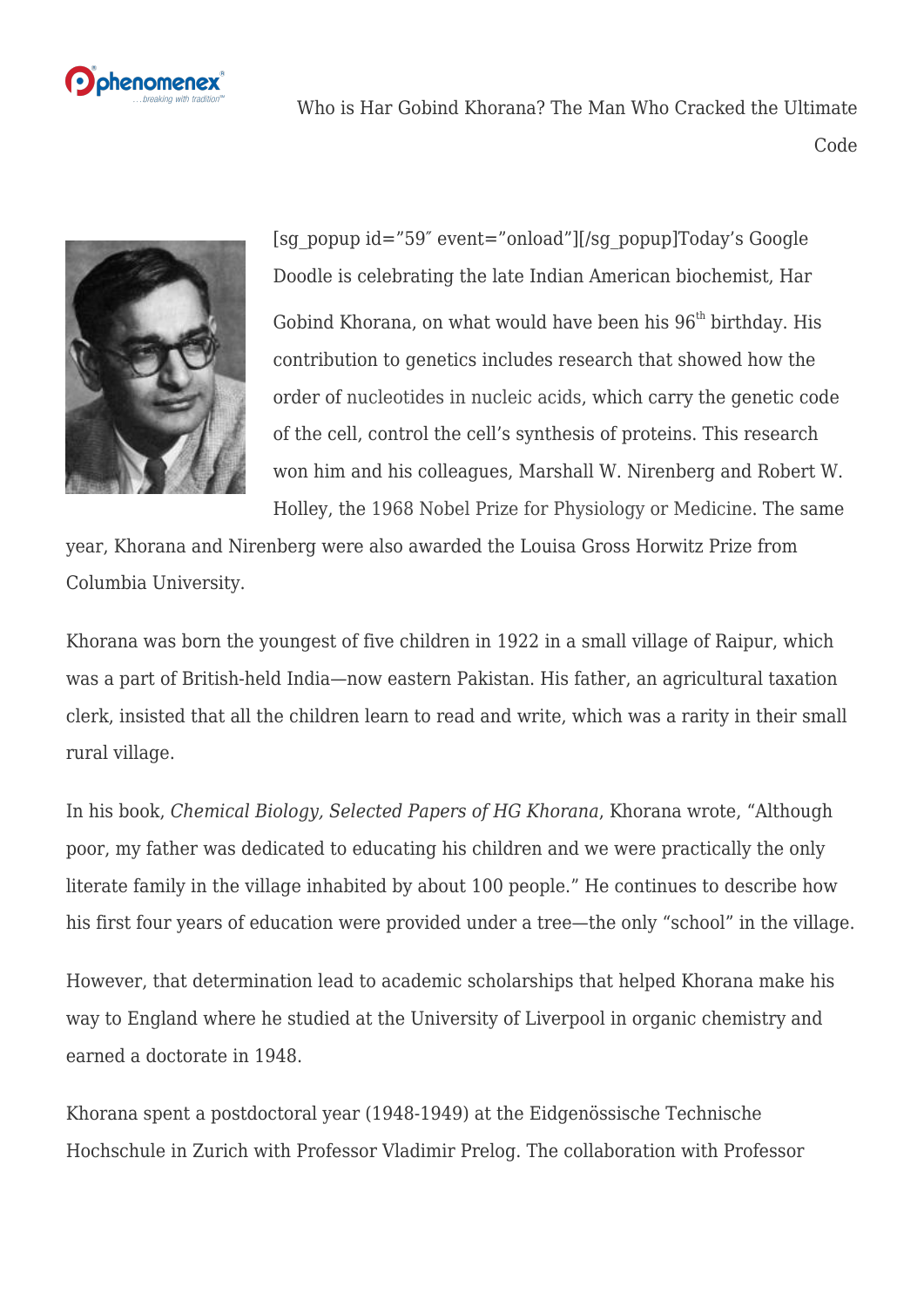

Who is Har Gobind Khorana? The Man Who Cracked the Ultimate Code

Prelog vastly molded his thought and philosophy towards science, work, and effort.

His eventual Nobel Prize-winning research took him all over the world, starting in England, then Switzerland, Canada, and eventually the United States, where he became a citizen in 1966.

Khorana's research led to the discovery that the nucleotides in DNA spell out a code that determines which amino acids to produce. The amino acids, in turn, form proteins, and that simple process turns the code in our genes into every physical aspect of who we are and how our bodies work. This led to Khorana becoming the first scientist to chemically synthesize [oligonucleotides](http://ow.ly/lqN930hG3pF)—the world first synthetic gene—a yeast RNA.

His professional life included many accolades other than the Nobel Prize, such as, National Medal of Science (1987), Co-director of the Institute for Enzyme Research, Conrad A. Elvehjem Professor of Life Sciences at University of Wisconsin-Madison (1962), MIT's Alfred P. Sloan Professor of Biology and Chemistry, and was a member of the Board of Scientific Governors at The Scripps Research Institute.

In 2007, the University of Wisconsin-Madison, The Government of India (DBT Department of Biotechnology), and the Indo-US Science and Technology Forum jointly created the Khorana Program, whose mission is to build a seamless community of scientists, industrialists, and social entrepreneurs in the United States and India.

Thanks to Khorana and his colleagues' achievements in genetic engineering directly attribute to today's advancements and the advancement of the genetic language. Khorana was able to crack a code many did not even know existed.